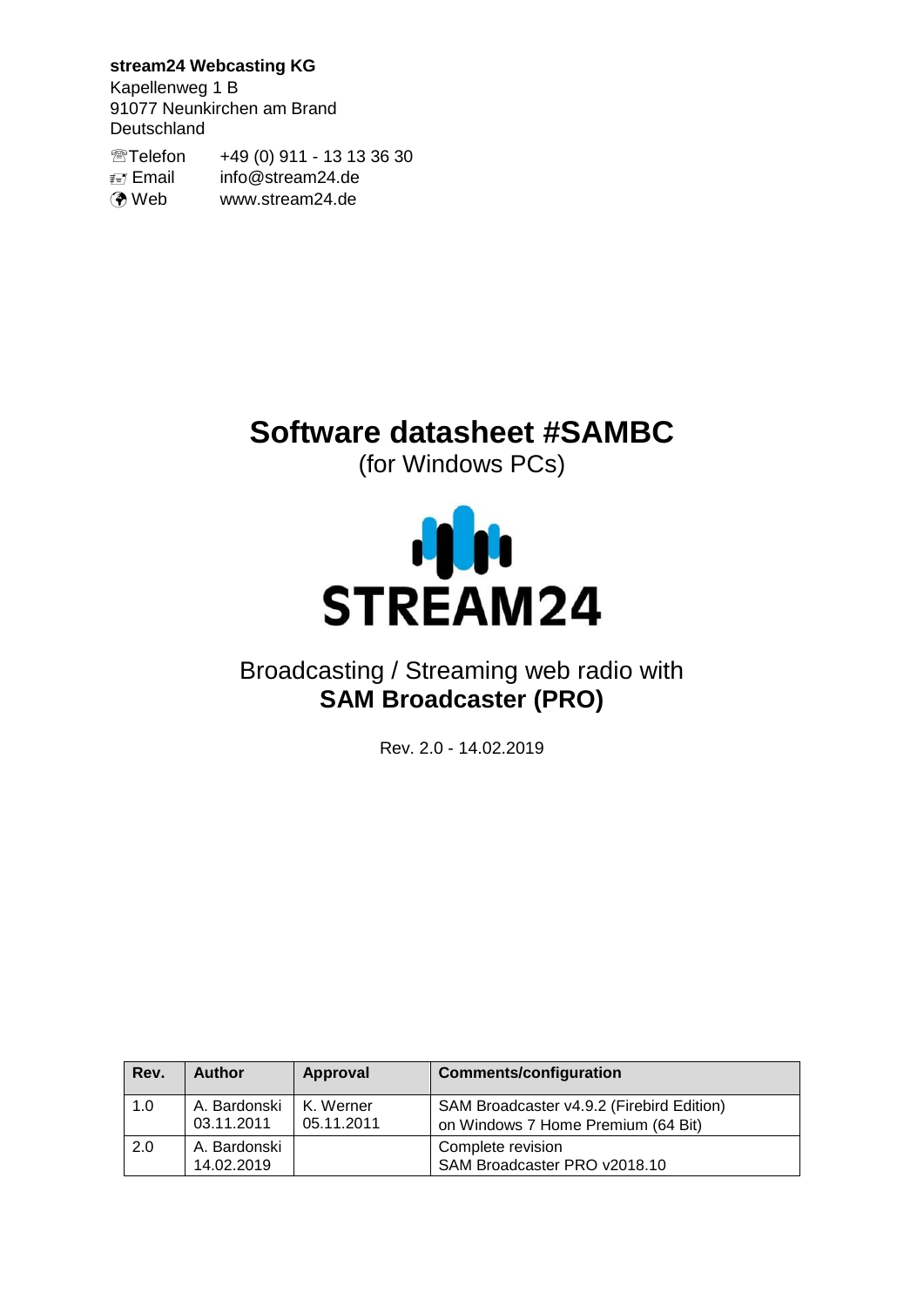#### **Introduction**

SAM Broadcaster is one of the most popular radio automation programmes for webcasters in the world. The software includes many functions that enable the automated broadcasting and professional operation of your web radio station.

SAM Broadcaster supports Shoutcast, Shoutcast2, Icecast and Windows Media Server. There are also numerous encoders that can generate a live stream in mainstream audio formats: MP3 and aacPlus (HE-AAC).

We cannot go into any special features or extended functions of SAM Broadcaster in this tutorial. We will show step by step below how you can go on air with SAM Broadcaster and your new streaming server.

#### **1. Software Download und Installation**

Follow this link:

**<https://spacial.com/download-sam-broadcaster>**

You need the PRO version to use your own stream server.

After registration you will receive an e-mail with the download link.

Please download the software (sambc-fb.exe) and install it with all pre-defined components:

- SAM Core Files
- Shortcuts
- **•** FireBird Server

You can then proceed to the next step and page.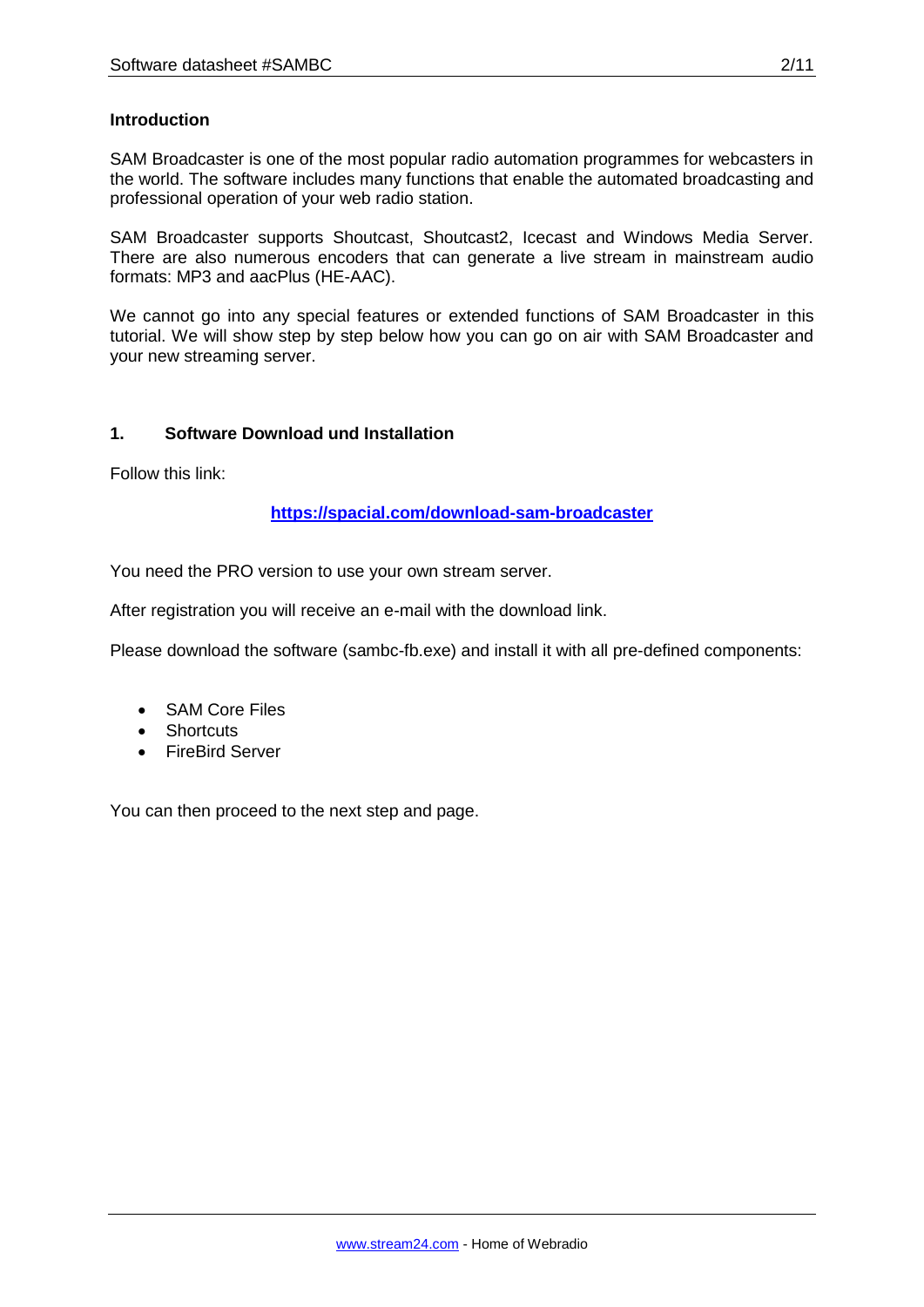#### **2. Set up SAM Broadcaster PRO for the first broadcast**

#### 2.1 Complete installation

The first time you launch SAM Broadcaster (e.g. via the icon on the desktop) you will be prompted to install a database to complete the setup.

Install the recommended **FireBird** database system and then accept all default settings which will be specified in the next windows.



Fig. 1: Install Firebird database

That's all, the installation has been finished!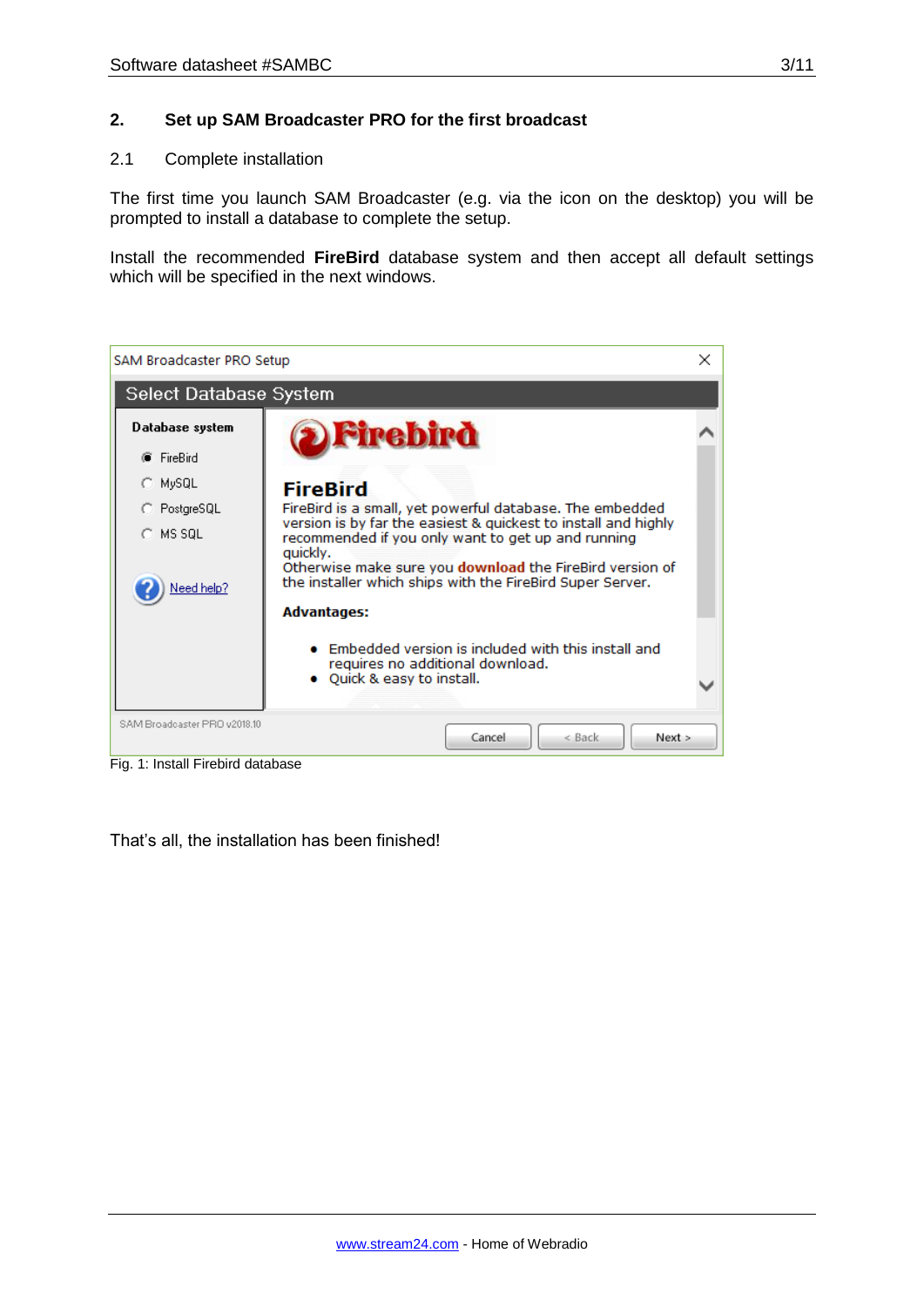#### 2.2 Configure SAM Broadcaster PRO

Upon completion of the installation, you will get the following main window as desktop A:



Fig. 2: SAM Broadcaster (Desktop A)

#### Change to desktop B:



Fig. 3: Button bar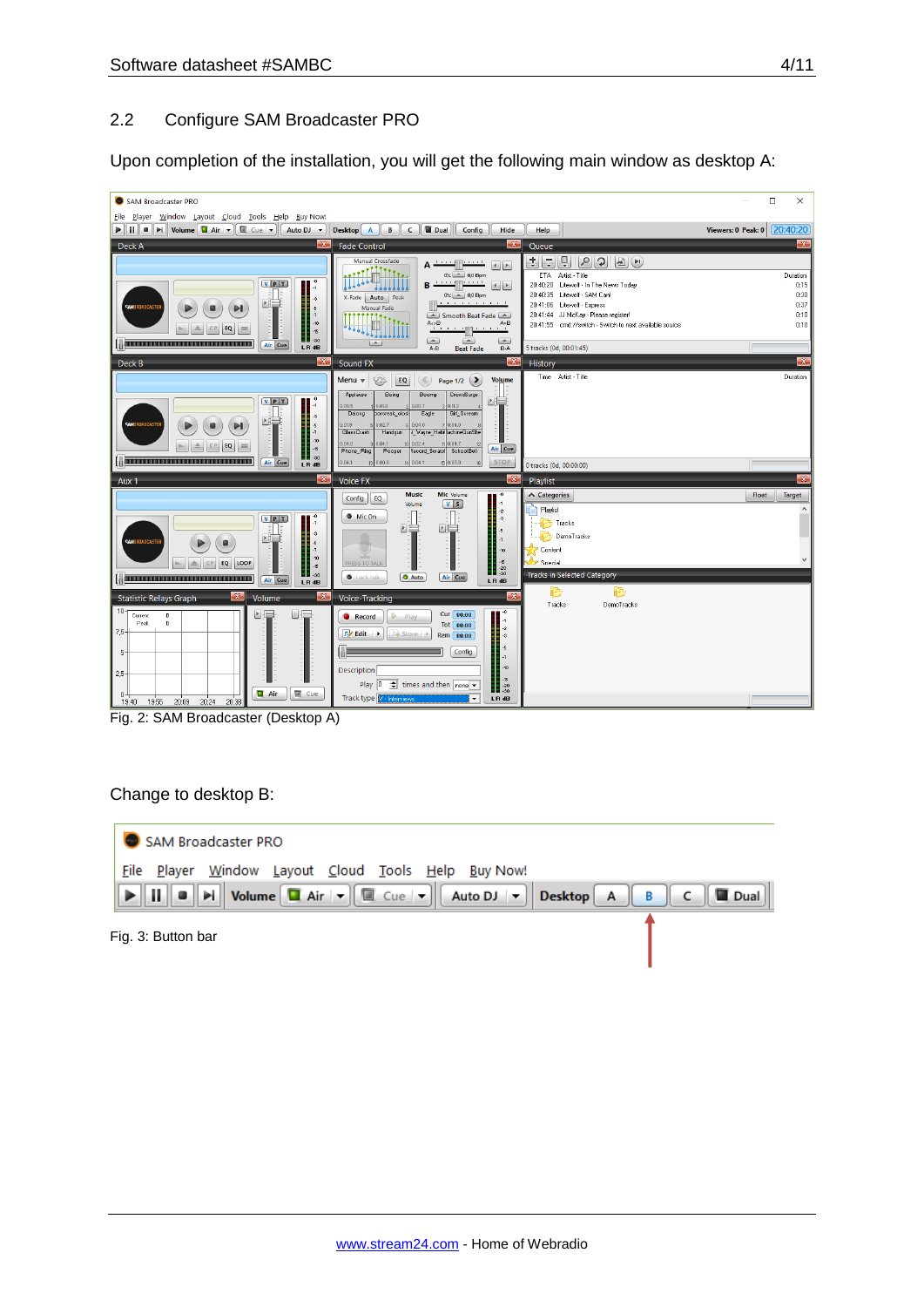#### 2.2.1 Add encoder

Now in the module window "Encoders" the MP3-encoder will be added, click on the  $[ + ]$  button:

| <b>Encoders</b> |                                        |  |               |             |  |                |
|-----------------|----------------------------------------|--|---------------|-------------|--|----------------|
| I               | 動<br><b>DSP</b><br>Menu -<br>m<br>1000 |  |               |             |  |                |
| #               | Format                                 |  | <b>Status</b> | Description |  | $-3$           |
|                 |                                        |  |               |             |  | -5             |
|                 |                                        |  |               |             |  | $-10$<br>$-15$ |
|                 |                                        |  |               |             |  | $-30$          |
|                 |                                        |  |               |             |  | LR dB          |

Fig. 4: Encoders module (Desktop B)

## Select here the **MP3 (LAME\_ENC)** plug-in:

| Select plugin                                                                                                                                                 | × |
|---------------------------------------------------------------------------------------------------------------------------------------------------------------|---|
| SpacialNet Encoder<br>aacPlus v2<br>MP3 (LAME_ENC)<br>WMA (v9 advanced) [ROBUST]<br>WMA (v9 advanced)<br>Ogg (Vorbis)<br>CheapestStream.com Encoder<br>mp3PRO |   |
| No details available                                                                                                                                          |   |
| OK<br>Cancel<br>Fig. 5: Encoder plug-in select                                                                                                                |   |

 $\rightarrow$  Continue with [OK]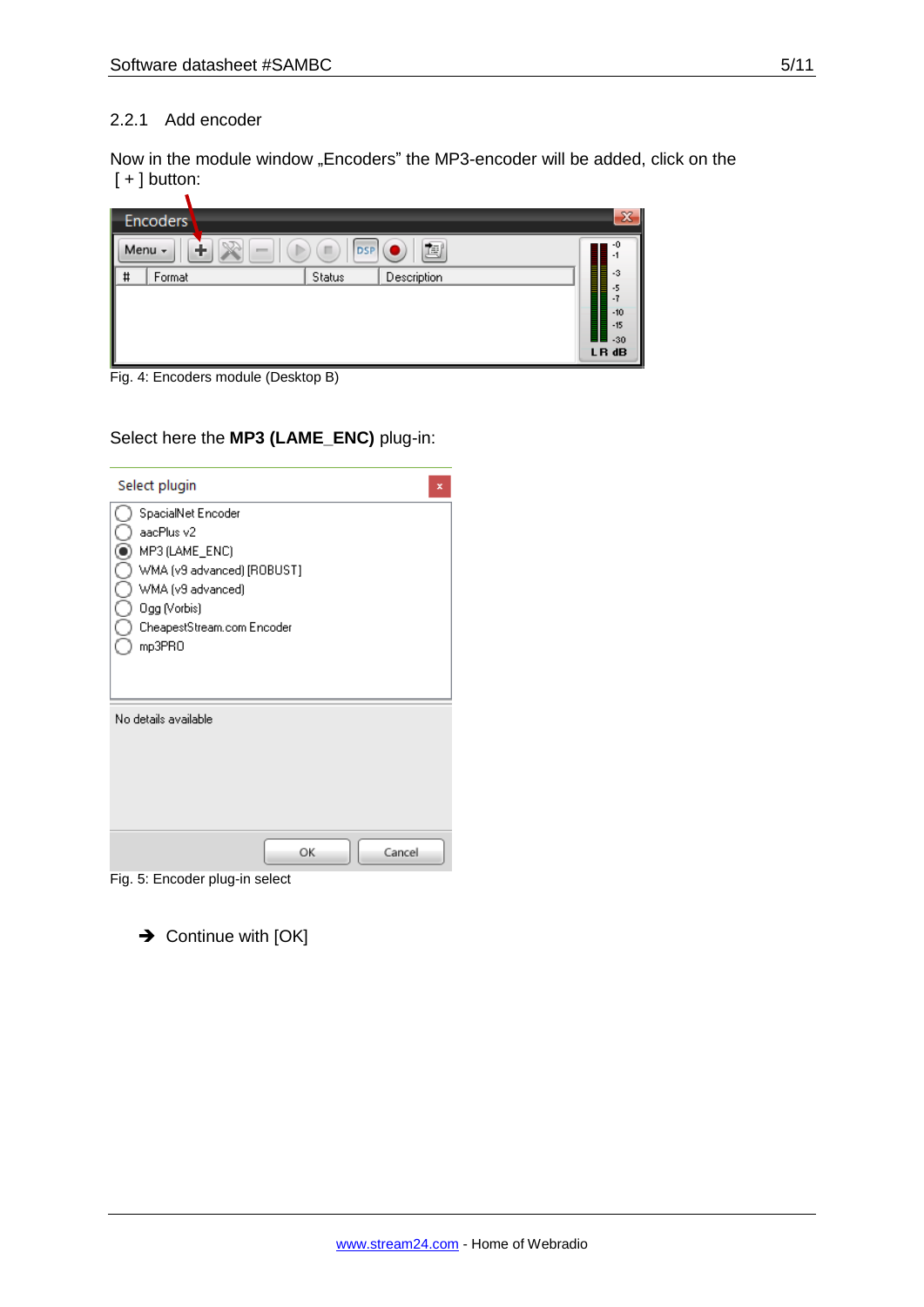#### 2.2.2 Configuration of MP3-encoder [Converter]

In the "Converter" tab, the codec parameters (bit rate, mode, sample rate) are specified. Here with us: 128/44 stereo.

| MP3 (LAME) Encoder & Streamer configuration                                                                |                                   |                                                                                                                                        | П      | × |
|------------------------------------------------------------------------------------------------------------|-----------------------------------|----------------------------------------------------------------------------------------------------------------------------------------|--------|---|
| Converter   Server Details   Stream Archive                                                                |                                   |                                                                                                                                        |        |   |
| Setting<br><b>Bitrate</b><br>kbps<br>128<br>Joint stereo<br>Mode<br>Sampling rate 44100<br>$\mathbf{r}$ Hz | General options <sup>-</sup><br>5 | <br>Auto start encoder after<br>$\leftarrow$ seconds<br>Auto reconnect encoder after<br>$15 \div \sec(100)$<br>Allow scripts in stream |        |   |
|                                                                                                            |                                   | OK                                                                                                                                     | Cancel |   |

Fig. 5: MP3 LAME Encoder - Converter

Please take over the recommended basic settings in the image above and change the "Server Details".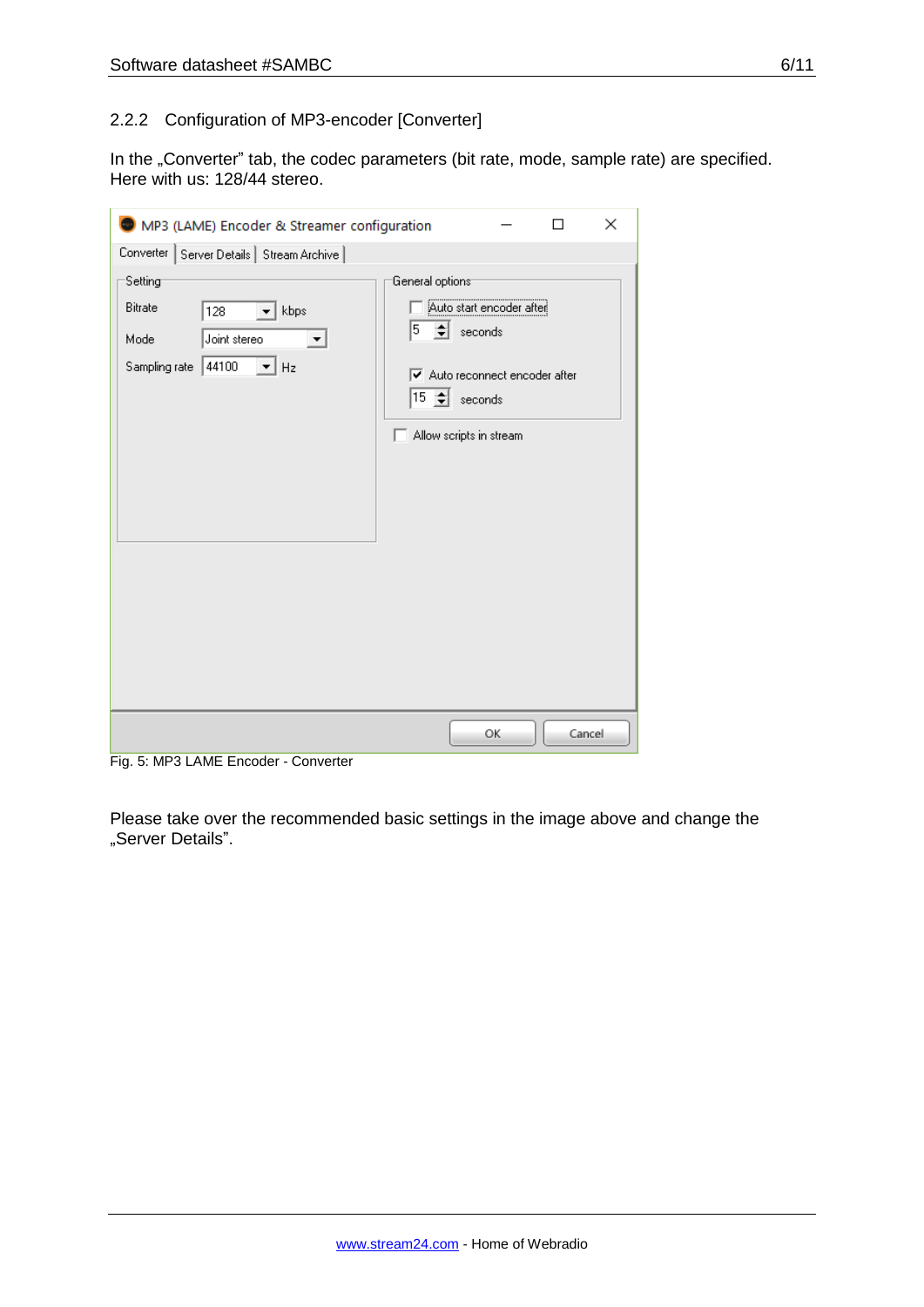#### 2.2.3 Stream server data [Server Details]

In the tab "Server Details" the server parameters are entered. You will find your personal server data in the customer area under "Server Administration | Server Configuration".

| ×<br>MP3 (LAME) Encoder & Streamer configuration                                                                                                                                     |                                                                                                                                                                                                                                                                                                                                                            |    |             |  |  |
|--------------------------------------------------------------------------------------------------------------------------------------------------------------------------------------|------------------------------------------------------------------------------------------------------------------------------------------------------------------------------------------------------------------------------------------------------------------------------------------------------------------------------------------------------------|----|-------------|--|--|
| Server Details  <br>Stream Archive<br>Converter                                                                                                                                      |                                                                                                                                                                                                                                                                                                                                                            |    |             |  |  |
| Server Type<br>ShoutCast<br>$C$ Live365                                                                                                                                              | C IceCast                                                                                                                                                                                                                                                                                                                                                  |    | C No server |  |  |
| $C$ IceCast 1<br>C IceCast 2<br>Server Details:<br>Server IP<br>rs1.stream24.net<br>Server Port<br>81000<br>Username<br>source<br>Password<br><b>xxxxxxxxx</b><br>Mount<br>/live.mp3 | Station Details<br>Station name<br>Radio-Name<br>Station description<br>Genre<br>Various<br>Website URL<br>http://www.your-homepage.de<br>$\triangledown$ List on public station listing (recommended)<br>$\triangledown$ Enable title streaming<br>Caption template<br>\$combine\$<br>URL Append template<br> &artist=#artist#&title=#title#&album=#album | ▼  |             |  |  |
|                                                                                                                                                                                      |                                                                                                                                                                                                                                                                                                                                                            | OK | Cancel      |  |  |

Fig. 6: MP3 LAME Encoder - Server Details

- Select IceCast and IceCast 2 as **server type** and enter for **Server IP**, **Server Port, Password** and **Mount** your individual server data provided by stream24. The **Username** is optional and always: "source".
- **Station name:** name of your web radio and/or the DJ.
- **Station description:** this field can be left blank.
- **Genre**: this is where you can specify the kind of music.
- **Website URL:** the Internet address of your homepage; please do not forget to put **http://** or **https://** at the beginning of the URL.

Click on [OK] to apply the settings and close the configuration window.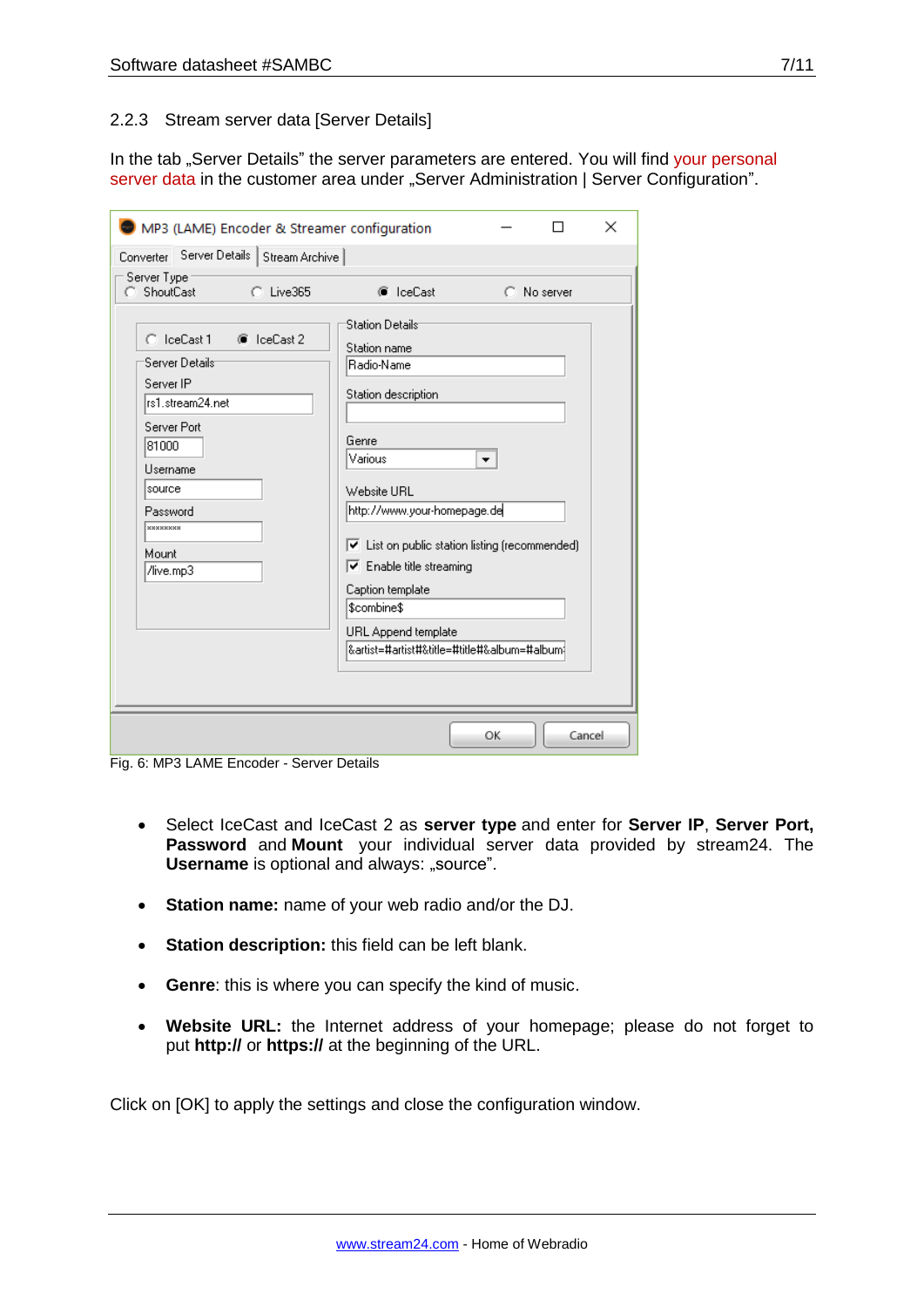| Encoders                  |        |               |                                                     |                           |  |
|---------------------------|--------|---------------|-----------------------------------------------------|---------------------------|--|
| Menu -<br>直<br><b>DSP</b> |        |               |                                                     |                           |  |
| #                         | Format | <b>Status</b> | Description                                         | lillininini<br>▌<br>-3    |  |
| H<br>1.1.1.1              |        |               | [1 MP3: 128kb/s (CBR), 44k Idle Encoder not started | Ξ<br>-5<br>$\blacksquare$ |  |
|                           |        |               |                                                     | $-10$                     |  |
|                           |        |               |                                                     | $-15$<br>$-30$            |  |
|                           |        |               |                                                     | LR dB                     |  |

Fig. 7: Encoder module with installed MP3-encoder (Desktop B)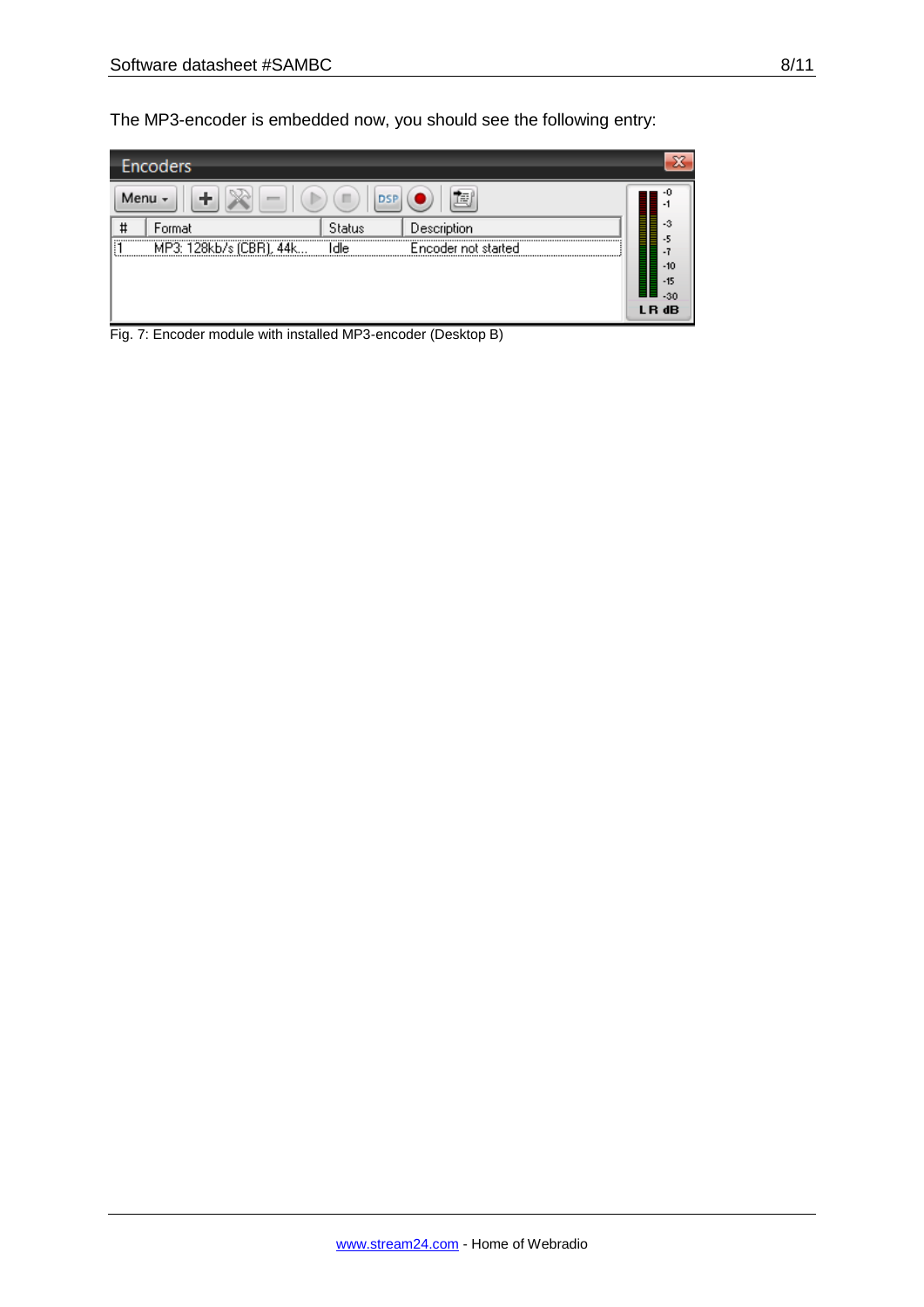#### **3. Get on the Air**

3.1 Preparing music files  $(\rightarrow$  Desktop A)

Switch back to desktop A using the top button bar and add some songs from your local hard disk to the so-called **Queue** list:

| Queue                               |            | $\mathbf{x}$ |
|-------------------------------------|------------|--------------|
| d-<br>恩<br>$\circ$<br>$\mathcal{D}$ | ÞI,<br>卣   |              |
| <b>Add Files</b>                    | $Ctrl + O$ | Duration     |
| <b>Add Directory</b>                | $Ctrl + D$ |              |
| <b>Add URL</b>                      | $Ctrl + U$ |              |
| <b>Add Playlist</b>                 | $Ctrl + L$ |              |
| Add Mic / Linein                    | $Ctrl+M$   |              |
| 0 tracks (0d, 00:00:00)             |            |              |

Fig. 8: Empty queue module (Desktop A)

## $\rightarrow$  Add Files / Add Directory

| Queue |                                                                   |          | x |
|-------|-------------------------------------------------------------------|----------|---|
|       | u<br>ÞI                                                           |          |   |
| ETA   | Artist - Title                                                    | Duration |   |
| Ι     | 16:53:56   Global Deejays ft Technotronic - Get Up                | 4:18     |   |
|       | 16:58:14 skai - mir geht´s gut                                    | 4:58     |   |
|       | 17:03:13 moston & malente - in the sky                            | 5:50     |   |
|       | 17:09:03 Le Dust Sucker - Mandate My Ass [Askesian Society Remix] | 3:19     |   |
|       | 17:12:23 moonbootica - dj theme                                   | 2:59     |   |
|       | 17:15:22 Rinôçérôse - Cubicle [Edit]                              | 3:13     |   |
|       | 12 tracks (0d, 00:53:50)                                          |          |   |

Fig. 9: Queue module with some songs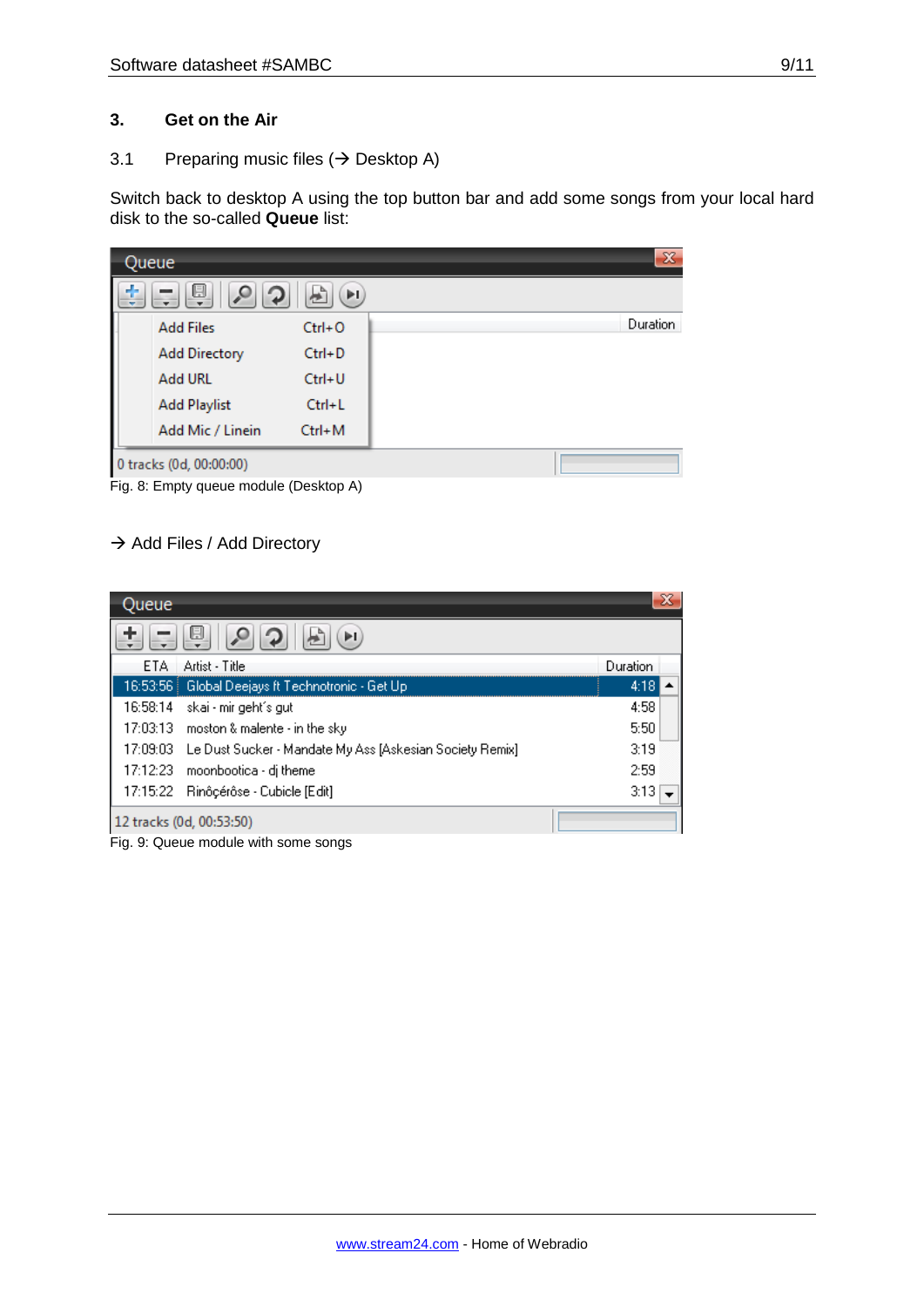#### 3.2 Playback method Queue

Set the play mode from "Auto DJ Mode" to "Play Queue":

| SAM Broadcaster PRO                                                     |                                       |                     |
|-------------------------------------------------------------------------|---------------------------------------|---------------------|
| Window Layout Cloud Tools Help Buy Now!<br>File<br>Player               |                                       |                     |
| Volume $\Box$ Air $\parallel \Box$ Cue $\parallel \mathbf{\nabla}$<br>Ш | Queue $\blacktriangledown$            | <b>Desktop</b><br>А |
| Desk A                                                                  | <b>Auto DJ Mode</b>                   | e Contro            |
|                                                                         | <b>Play Queue</b><br><b>Manual DJ</b> | Manual Cro          |
|                                                                         | <b>Auto Recovery</b>                  |                     |
| <b>VP</b>                                                               | $-3$                                  | X-Fade<br>Auto      |
| 正印<br><b>SAMBROADCASTER</b>                                             | -5                                    | Manual              |
|                                                                         | $-7$<br>$-10$                         | $-941$              |
| EQ<br>$=$<br>СP                                                         | $-15$<br>$-30$                        |                     |
| Air Cue                                                                 | LR dB                                 |                     |
| Fig. 10: Play Queue Modus Auswahl                                       |                                       |                     |

Now click on the [Play] button to start the first song in Deck A.

The music is playing, you should now be able to hear it on the headphones or over the speakers.

3.3 Start encoder and live stream  $(\rightarrow$  Desktop B)

Wechsle zum Encoders-Modul auf Desktop B:

| <b>Encoders</b>                                       |                              |                                                                                                                                                                              | $\infty$                         |
|-------------------------------------------------------|------------------------------|------------------------------------------------------------------------------------------------------------------------------------------------------------------------------|----------------------------------|
| Menu -<br>÷                                           |                              | 固                                                                                                                                                                            |                                  |
| #<br>Format                                           | Description<br><b>Status</b> |                                                                                                                                                                              | -3                               |
| MP3: 128kb/s (CBR), 44k<br>Fig. 11: Start MP3-encoder | \ldle                        | Encoder not started<br>1. Activate the DSP-Button<br>2. Single click on the installed encoder line to<br>select this encoder for the start.<br>3. Start the encoder process. | $-10$<br>$-15$<br>$-30$<br>LR dB |